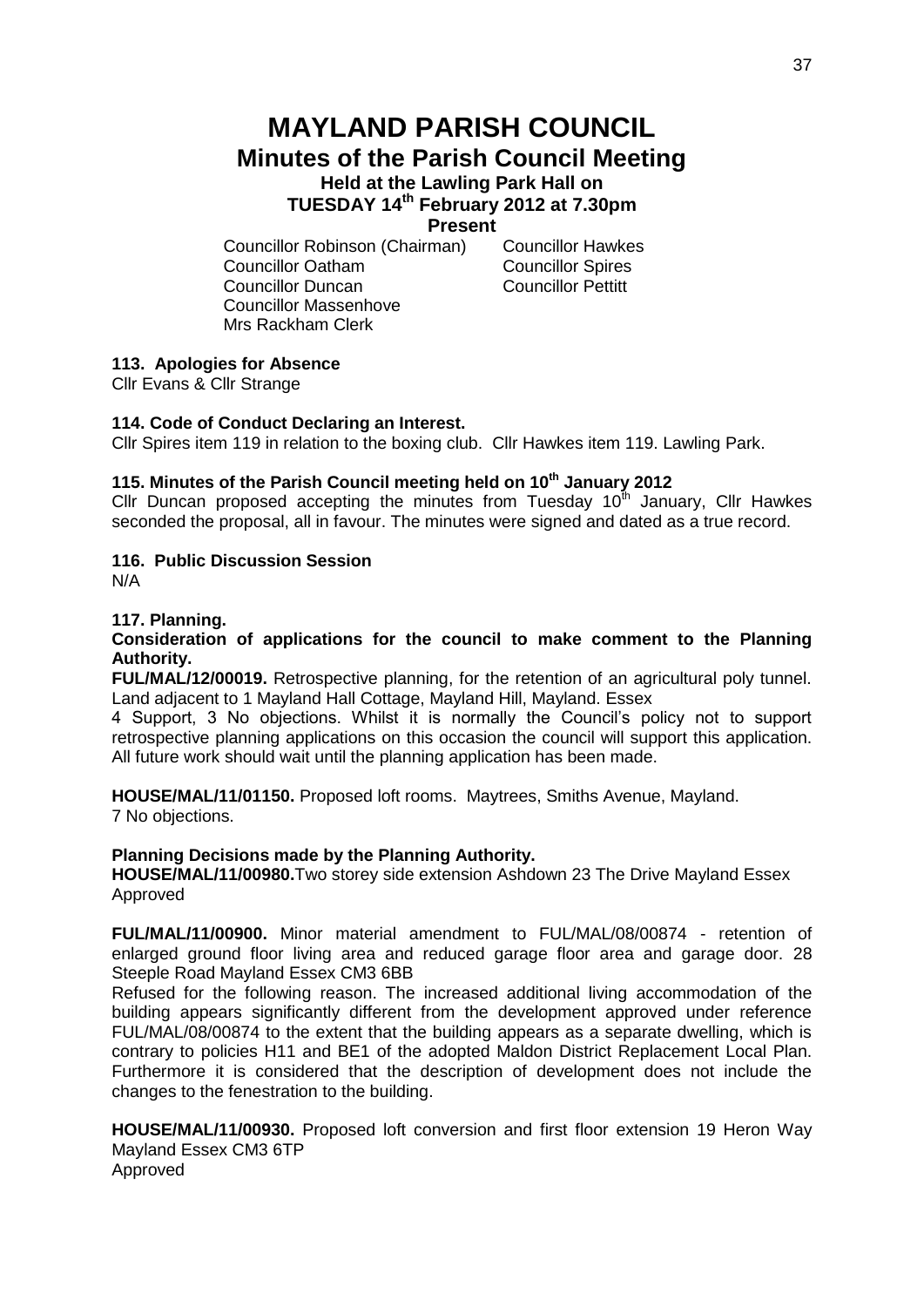#### **Planning Appeals.**

**HOUSE/MAL/11/00537. APP/X1545/D/11/2164427.** 28 Steeple Road, Mayland, Essex, CM3 6BB. Decked raised platform with timber balustrade around the annexe Appeal Dismissed.

**The above planning decisions and appeals have been noted by this council.**

## **118. Finance.**

Payments. Cllr Pettitt proposed accepting all the payments listed below, Cllr Hawkes seconded the proposal, all in favour.

Receipts and Petty Cash. Cllr Robinson proposed accepting all the receipts and petty cash listed below, Cllr Hawkes seconded the proposal.

| Payments          |      |                                |                             |        |
|-------------------|------|--------------------------------|-----------------------------|--------|
| 14 Feb 12         |      | Mr J Oatham                    | Fittings for LPH door       | 40.39  |
| 14 Feb 12         |      | Mr J Oatham                    | Fittings for LPH door       | 3.96   |
| 14 Feb 12         |      | <b>Essex Wildlife Trust</b>    | Membership fees             | 40.00  |
| 14 Feb 12         |      | <b>Mayland Amateur Boxing</b>  | Donation S137               | 275.00 |
| 14 Feb 12         |      | <b>Broadacres</b>              | Tree felling                | 624.00 |
| 14 Feb 12         |      | <b>Broadacres</b>              | Tree felling                | 384.00 |
| 14 Feb 12         |      | Mr R Laurie                    | Account program repair      | 30.00  |
| 14 Feb 12         |      | <b>Maldon District Council</b> | Election fees               | 126.48 |
| 14 Feb 12         |      | A & J Lighting                 | <b>Street Lighting Main</b> | 50.40  |
| 14 Feb 12         |      | A & J Lighting                 | <b>TC Lighting</b>          | 37.04  |
| 14 Feb 12         |      | Mr D Mitchell                  | Material to repair fence    | 75.16  |
| 24 Feb 12         |      | Mrs J Rackham                  | Salary                      | 919.59 |
| 24 Feb 12         |      | Mr T Blowers                   | Salary                      | 203.32 |
| 14 Feb 12         |      | Mrs J Rackham                  | Petty Cash                  | 100.00 |
| <b>Receipts</b>   |      |                                |                             |        |
| 9 Jan 12          | Cash | <b>Mayland Bowls Club</b>      | <b>Electricity tokens</b>   | 20.00  |
| 9 Jan 12          | Chq  | <b>Mayland Bowls Club</b>      | Fee January                 | 120.00 |
| 25 Jan 12         | Cash | Tennis fees residents          | fees                        | 12.00  |
| 30 Jan 12         | Chq  | Mr & Mrs D Lee                 | Fee for LPH Hire            | 42.00  |
| 30 Jan 12         | Chq  | Mr & Mrs D Lee                 | Deposit                     | 50.00  |
| 23 Jan 12         | DC   | <b>Maldon District Council</b> | Grass cutting payment       | 228.14 |
| 25 Jan 12         | Tfr  | <b>Barclays Bank</b>           | Good will payment           | 24.00  |
| <b>Petty Cash</b> |      |                                |                             |        |
| 9 Jan 12          | Cash | All Seasons                    | Refuse sacks                | 3.00   |
| 29 Nov 11         | Cash | Wickes                         | Post mix                    | 22.26  |
| 18 Jan 12         | Cash | E S R Services                 | Keys cut                    | 40.00  |
|                   |      |                                |                             |        |

## **It was noted that the keys cost £50 to cut and that £10 was owed to the Clerk.**

#### **119. Lawling Park.**

CCTV. Details of the equipment and a map showing the areas covered have been sent to the police and to each Councillor.

CRB checks for members of staff and Cllrs. Three of the Cllrs requested a CRB check but have not given the necessary paperwork to the Clerk.